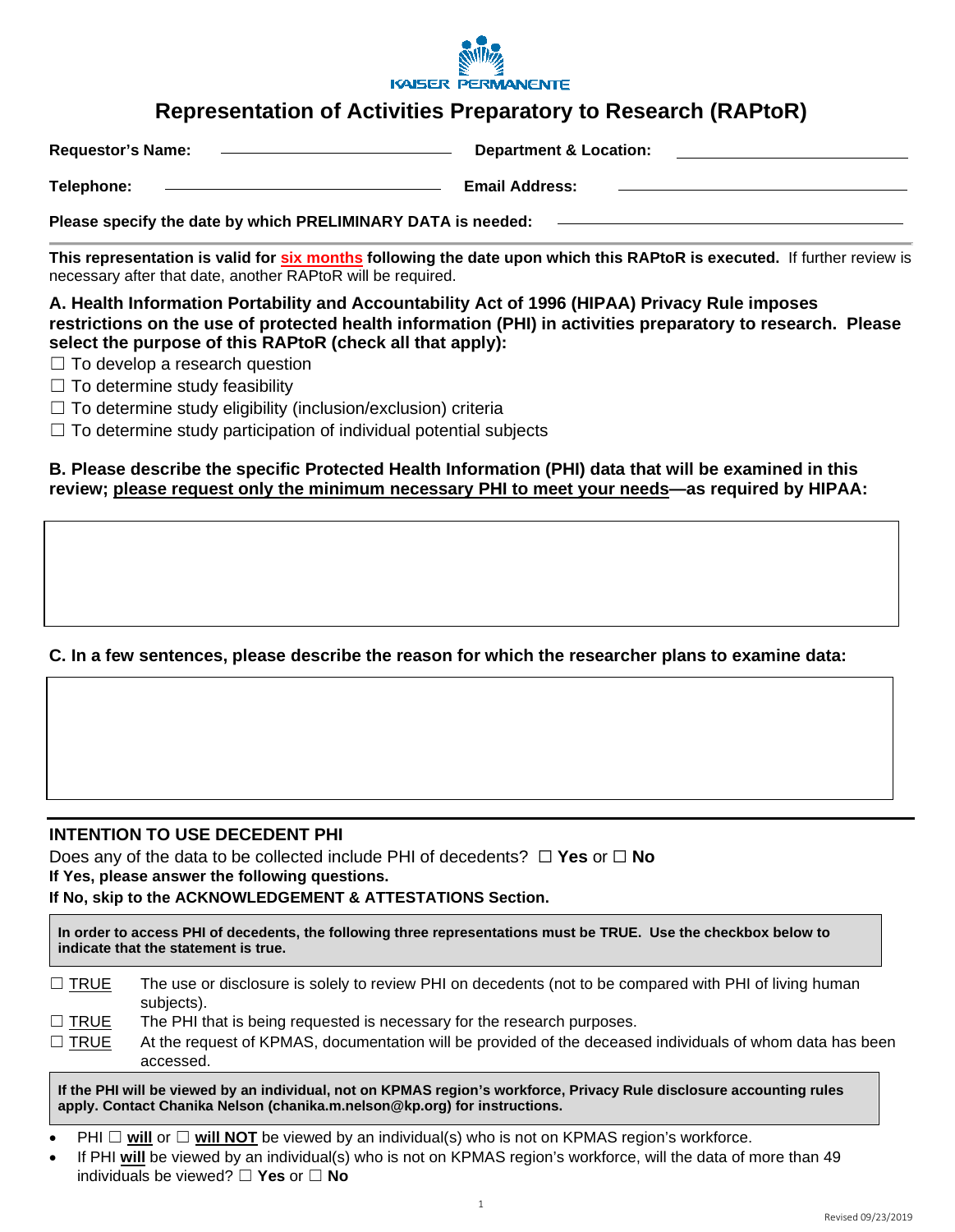# **ACKNOWLEDGEMENTS & ATTESTATIONS**

### **I acknowledge that the HIPAA Privacy Rule imposes restrictions on the use of PHI in activities preparatory to research, defined as the:**

- Development of research questions,
- Determination of study feasibility (in terms of the available number and eligibility of potential study participants),
- Development of eligibility (inclusion and exclusion) criteria, and
- Determination of eligibility for study participation of individual potential subjects.

## **I, therefore, attest that:**

- 1. I will use only the PHI that is necessary to prepare a research protocol for grant preparation, IRB review, and/or for those preparatory to research activities listed above [B].
- 2. I will not remove any PHI, abstracted in the course of my review of PHI from Kaiser Foundation Health Plan of the Mid-Atlantic States and the Mid-Atlantic Permanente Medical Group entities under the HIPAA Privacy Rule.
- 3. I will not disclose the abstracted PHI under any circumstances to anyone outside of these covered entities.
- 4. I will apply the above conditions to PHI maintained by the Kaiser Foundation Health Plan of the Mid-Atlantic and the Mid-Atlantic Permanente Medical Group covered entities.

## **Principal Investigator:**

Signature **Printed Name** Printed Name **Date** 

You will be notified if the Privacy Rule requirements stated above change. If a change in these requirements occurs, you may be required to file a revised attestation form.

*Submit a signed and dated copy of this form to your department, section, center, or institute administrator and the original to:* 

*Mid-Atlantic Permanente Research Institute (MAPRI) Privacy Officer for Research Mid-Atlantic Permanente Medical Group 2101 East Jefferson Street, 3 West Rockville, MD 20852-4908 Chanika.M.Nelson@kp.org* 

## **Approval:**

Signature **Contract Contract Printed Name Contract Contract Date** Date

*A copy of this approved form should be retained for your records AND presented to the database custodian before permission is granted to access PHI as described above [B].* 

**Please allow 7 business days for the processing and approval of this document.**